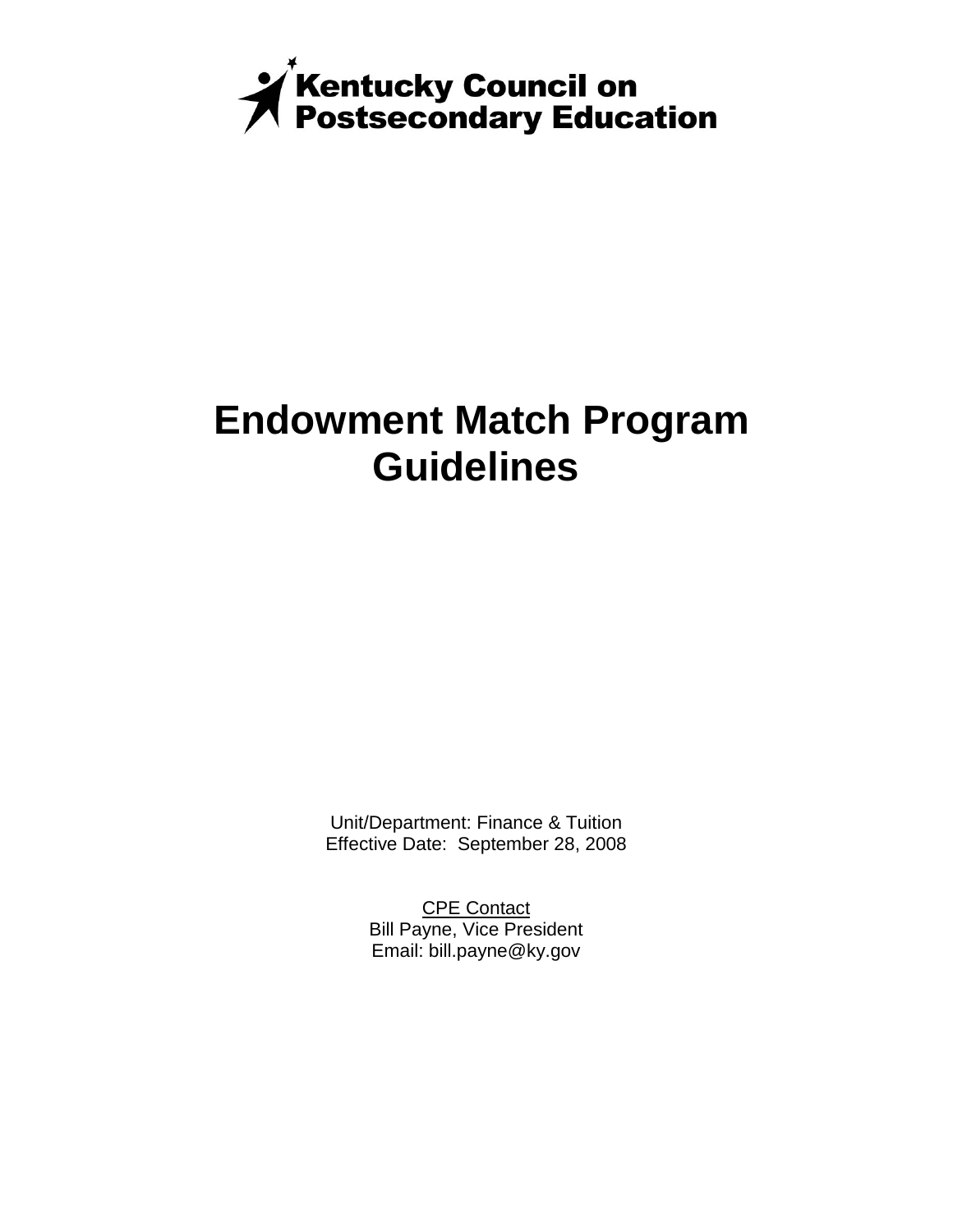# Council on Postsecondary Education Research Challenge Trust Fund and Comprehensive University Excellence Trust Fund 2008-10 Endowment Match Program Guidelines

#### Introduction

Kentucky recognizes the importance of research to the economic well being of its citizens. The Endowment Match Program encourages private investment in public postsecondary education research activities to stimulate business development, generate increases in externally sponsored research, create better jobs and a higher standard of living, and facilitate Kentucky's transition to a knowledge-based economy. The program matches public money with private gifts to fund chairs, professorships, research scholars, staffs and infrastructure, fellowships and scholarships, and mission support at the public universities. This collaborative approach is critical to advancing Kentucky's research presence into national prominence.

#### Program Funding

State funding for the Endowment Match Program is appropriated to the Research Challenge Trust Fund (RCTF) for the research institutions and to the Comprehensive University Excellence Trust Fund (CUETF) for the comprehensive institutions. Both trust funds were created with passage of the *Kentucky Postsecondary Education Improvement Act of 1997* (HB 1).

To date, there have been four rounds of funding for the Endowment Match Program. The program received surplus General Fund appropriations of \$110 million in 1998-99 and \$120 million in 2000-01. The legislature debt funded another \$120 million for the program in 2003-04. The 2008 General Assembly authorized \$60 million in General Fund supported bond funds for the program in 2008-09, with \$50 million appropriated to the Research Challenge Trust Fund and \$10 million appropriated to the Comprehensive University Excellence Trust Fund. These appropriations differ from those of earlier rounds in that participating universities are provided flexibility to use their respective RCTF or CUETF allocations to establish or expand endowments in support of traditional Endowment Match Program purposes or to fund capital projects. There is a dollar-for-dollar matching requirement regardless of the option chosen.

# Program Administration

The Council on Postsecondary Education oversees the Endowment Match Program. The Council establishes the areas of concentration within which program funds are used, develops guidelines for the distribution of program funds, and reviews reports from the institutions on the use of funds and the results achieved.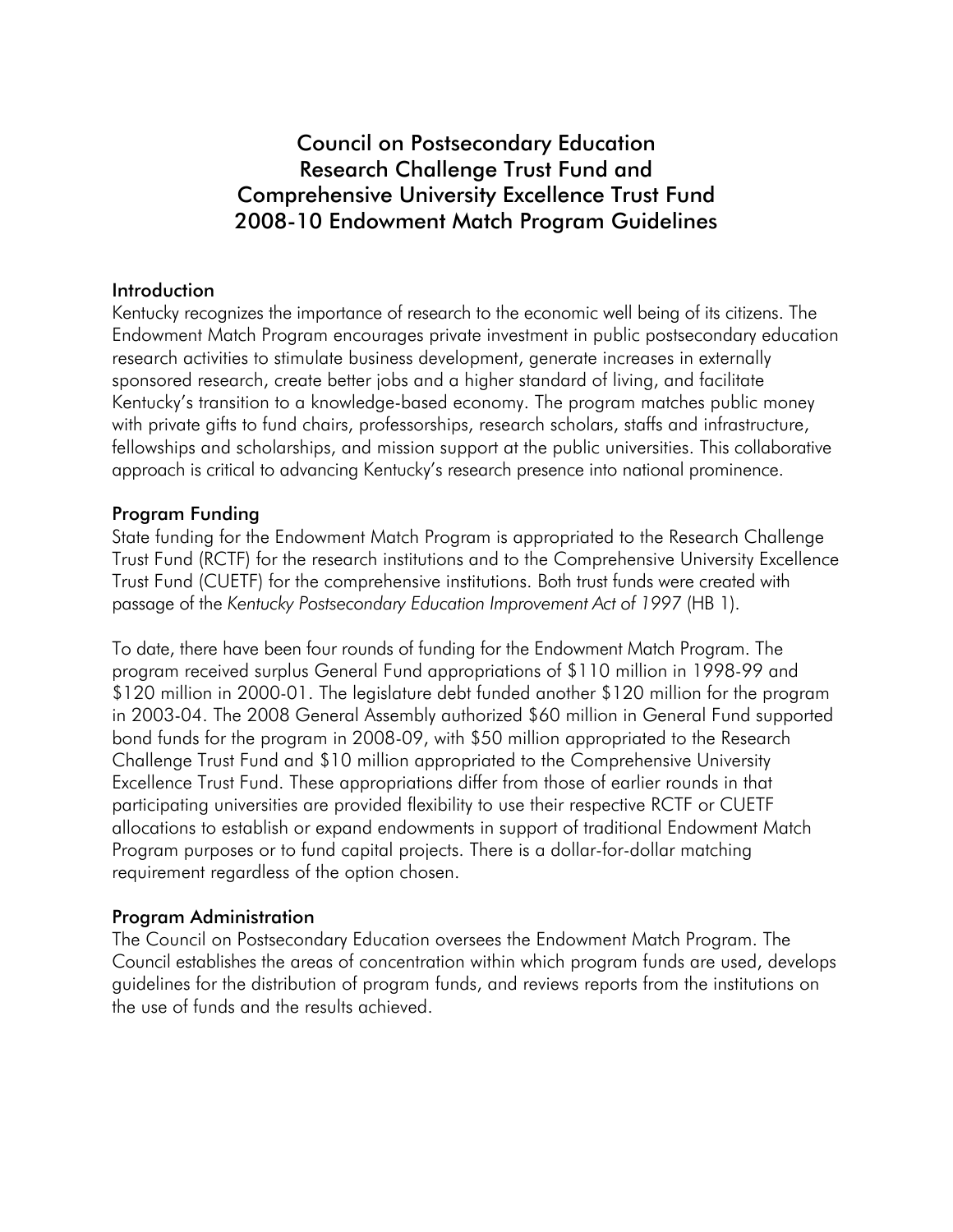The boards of trustees and boards of regents of the Commonwealth's public universities are responsible for the Endowment Match Program on their campuses. The boards shall review and approve all donations, gifts, and pledges that will be used to establish new endowments or expand existing endowments for which matching state funds will be requested. The boards will ensure that the purpose of the endowment and the source of funds comply with the Council's guidelines and serve the public good. Documentation of board approval must be submitted with each endowment request. In addition, the boards are to review and approve the Endowment Match Program reports that are to be submitted annually to the Council. Beginning with the 2008-09 RCTF and CUETF appropriations, the boards shall determine the amount of funds to be endowed in support of traditional Endowment Match Program activities and the amount to be used for capital projects. The boards will report these amounts to the secretary of the Finance and Administration Cabinet, the president of the Council on Postsecondary Education, the Capital Projects and Bond Oversight Committee, and the Interim Joint Committee on Appropriations and Revenue no later than June 30, 2009.

# Allocation of Program Funds

In the 2008-10 Budget of the Commonwealth (HB 406), the 2008 General Assembly authorized \$50 million in General Fund supported bond funds in 2008-09 for the Research Challenge Trust Fund to support the Endowment Match Program and a newly created Research Capital Match Program. In accordance with KRS 164.7917, these funds will be allocated two-thirds to the University of Kentucky and one-third to the University of Louisville, as shown below. These funds will remain in the trust fund until matched.

| University of Kentucky   | \$33,333,000 |
|--------------------------|--------------|
| University of Louisville | 16,667,000   |
| Total RCTF               | \$50,000,000 |

Prior to issuance of bonds to support the RCTF, the board of trustees of each institution shall determine the allocation of funds to be used for the Endowment Match Program and the Research Capital Match Program and report that action to the secretary of the Finance and Administration Cabinet, the president of the Council on Postsecondary Education, the Capital Projects and Bond Oversight Committee, and the Interim Joint Committee on Appropriations and Revenue no later than June 30, 2009. For details regarding RCTF capital project request submission and approval procedures refer to page 8 of the 2008-10 Capital Match Program Guidelines for Research Universities.

The 2008 General Assembly authorized \$10 million in General Fund supported bond funds in 2008-09 for the Comprehensive University Excellence Trust Fund to support the Endowment Match Program at the comprehensive universities, or to fund a capital project with other matching funds at the comprehensive universities, if the board of regents of the institution authorizes the use of the funds for that purpose. In keeping with KRS 164.7919, these funds will be allocated among the comprehensive institutions based on their respective share of total 2007-08 General Fund appropriations, excluding debt service and specialized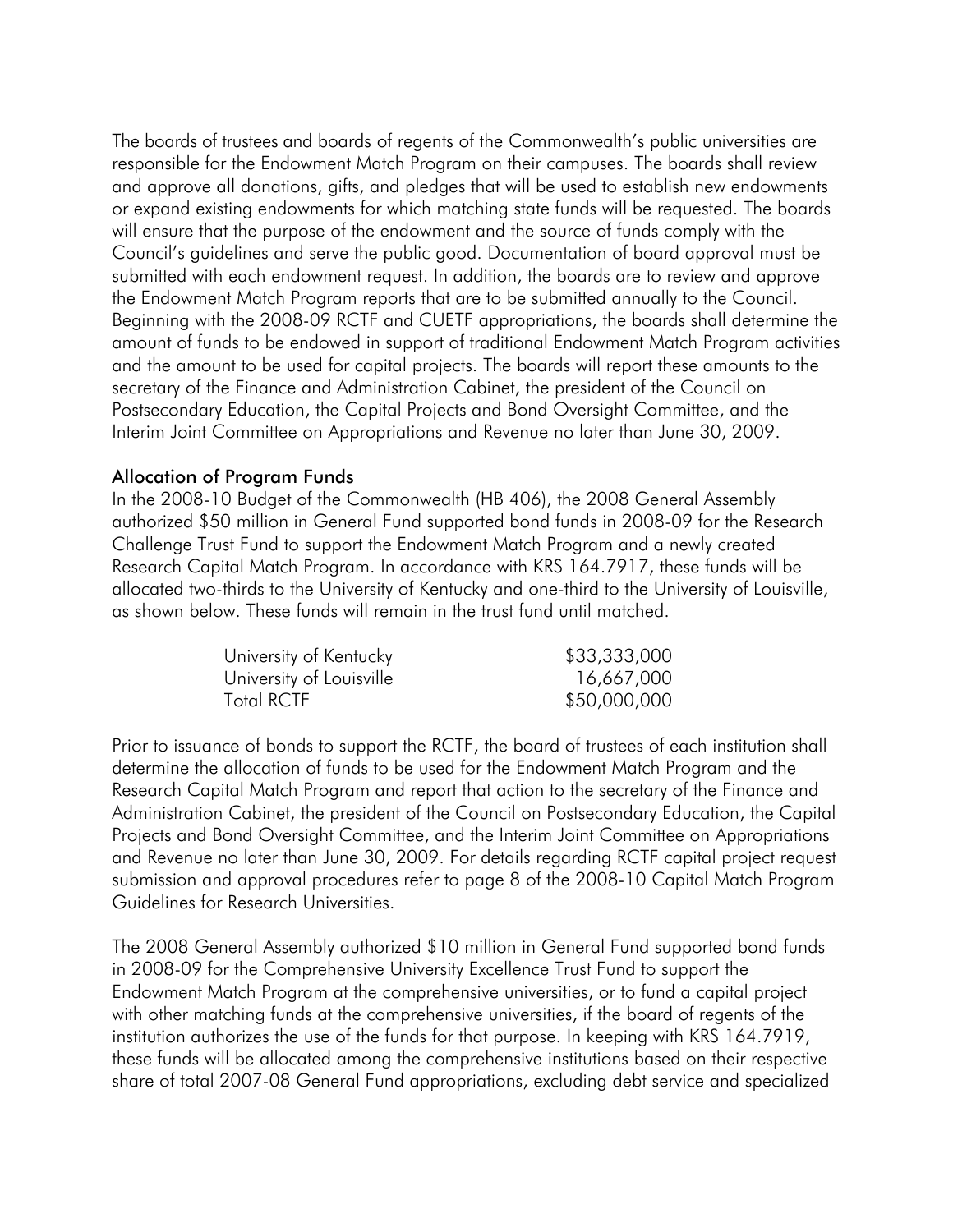noninstructional appropriations. The resulting distribution is shown below. These funds will remain in the trust fund until matched.

| <b>Eastern Kentucky University</b> | \$2,365,000  |
|------------------------------------|--------------|
| Kentucky State University          | 633,000      |
| Morehead State University          | 1,395,000    |
| Murray State University            | 1,580,000    |
| Northern Kentucky University       | 1,588,000    |
| Western Kentucky University        | 2,439,000    |
| <b>Total CUETF</b>                 | \$10,000,000 |

If an institution's board authorizes use of CUETF funds for a capital project, the institution shall report the project to the Council on Postsecondary Education, the secretary of the Finance and Administration Cabinet, the Interim Joint Committee on Appropriations and Revenue, and the Capital Projects and Bond Oversight Committee, pursuant to KRS Chapter 45, no later than June 30, 2009. For details regarding CUETF capital project request submission and approval procedures refer to page 10 of the 2008-10 Capital Match Program Guidelines for Comprehensive Universities Guidelines.

# Matching Requirements

The Endowment Match Program is conceived as a way to bring new money from external sources into the Commonwealth's system of postsecondary education. In order to receive state funds, the universities must provide dollar-for-dollar matching funds that satisfy the following requirements:

- Gifts and pledges must be newly generated to be eligible for state match. Newly generated contributions are those received by the university after July 1, 2001.
- Gifts and pledges must be from external sources to be eligible for state match. External source contributions are those that originate outside the university and its affiliated corporations. Eligible sources of funding include, but are not limited to, businesses, nongovernmental foundations, hospitals, corporations, alumni, or other individuals. Funds received from federal, state, and local government sources are not eligible for state match.
- General Fund appropriations and student-derived revenues (e.g., tuition and fees revenue) are not eligible for state match.
- The minimum institutional request amount is \$50,000. A university may combine smaller donations from businesses, nongovernmental foundations, hospitals, corporations, alumni, or other individuals to meet the \$50,000 minimum.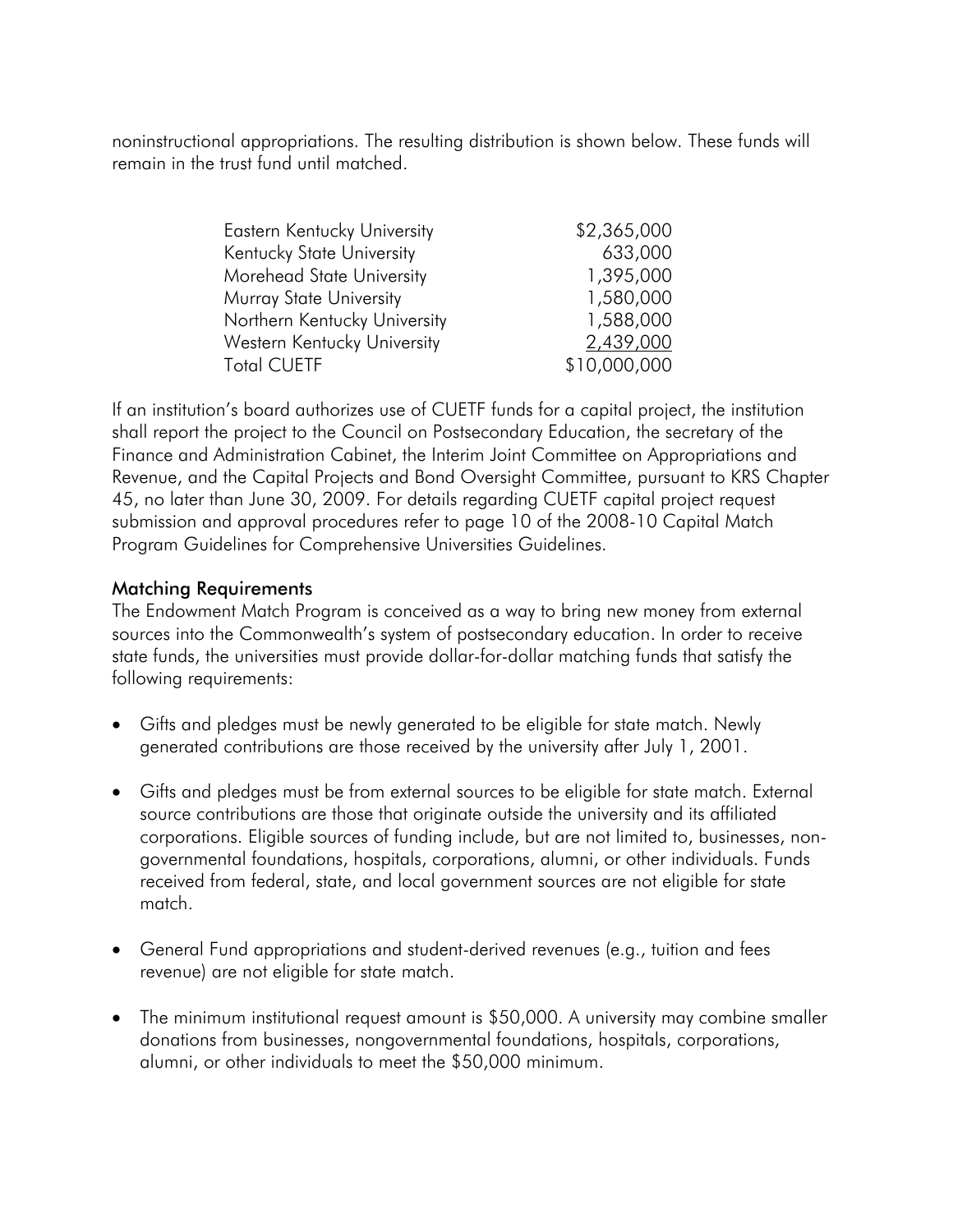- All funds, both state and private, must be endowed. "Endowed" means only the investment earnings are eligible for expenditure, not the principal.
- Requests for state funds must identify the matching funds that are cash and the matching funds that are pledges.
- Pledges, or promises of future payment, are eligible for state match provided they are based on a written contract or agreement and include a payment schedule, which does not exceed five years from the initial pledge date. Pledge payment schedules showing receipts to date and scheduled future payments are to be included in the audited financial statements of either the institution or the foundation.
- If pledged funds are not received within five years of the initial pledge date, the university must replace the portion of private funds not received with another eligible cash gift or the unmatched portion of the state funds plus an allowance for accrued interest will revert to the trust fund for reallocation. In such cases, the timeframe for the replacement or return of state funds will be negotiated between Council staff and institutional representatives.
- University officials must notify the Council staff of unpaid pledges six months before the end of the five-year deadline or immediately when a gift has been revoked.

# Uses of Program Funds

Investment earnings from the endowments can be used to support various activities including chairs, professorships, research scholars, research staff, graduate fellowships, undergraduate scholarships, research infrastructure, and mission support as described below.

Chairs: New faculty positions, salary supplements to existing faculty positions, and associated expenses for those positions, including start-up costs, salaries, benefits, travel, and other professional expenses as permitted by university policy.

Professorships: New faculty positions, salary supplements to existing faculty positions, and associated expenses for those positions, including start-up costs, salaries, benefits, travel, and other professional expenses as permitted by university policy.

Research Scholars: Salaries, benefits, and other personnel related expenses associated with nontenured medical school faculty who exhibit the potential to assume chair or professorship positions once tenure has been awarded. Research scholars should have clearly defined research agendas that relate specifically to the fields of study envisioned for the ultimate occupants of the chairs or professorships. Funding for this purpose is time limited. Each research scholar may be supported with endowment proceeds for a maximum of six years. At the end of that time, if the research scholar has not been appointed to the identified chair or professorship, university officials should fill the position with an appropriately qualified, tenured faculty member.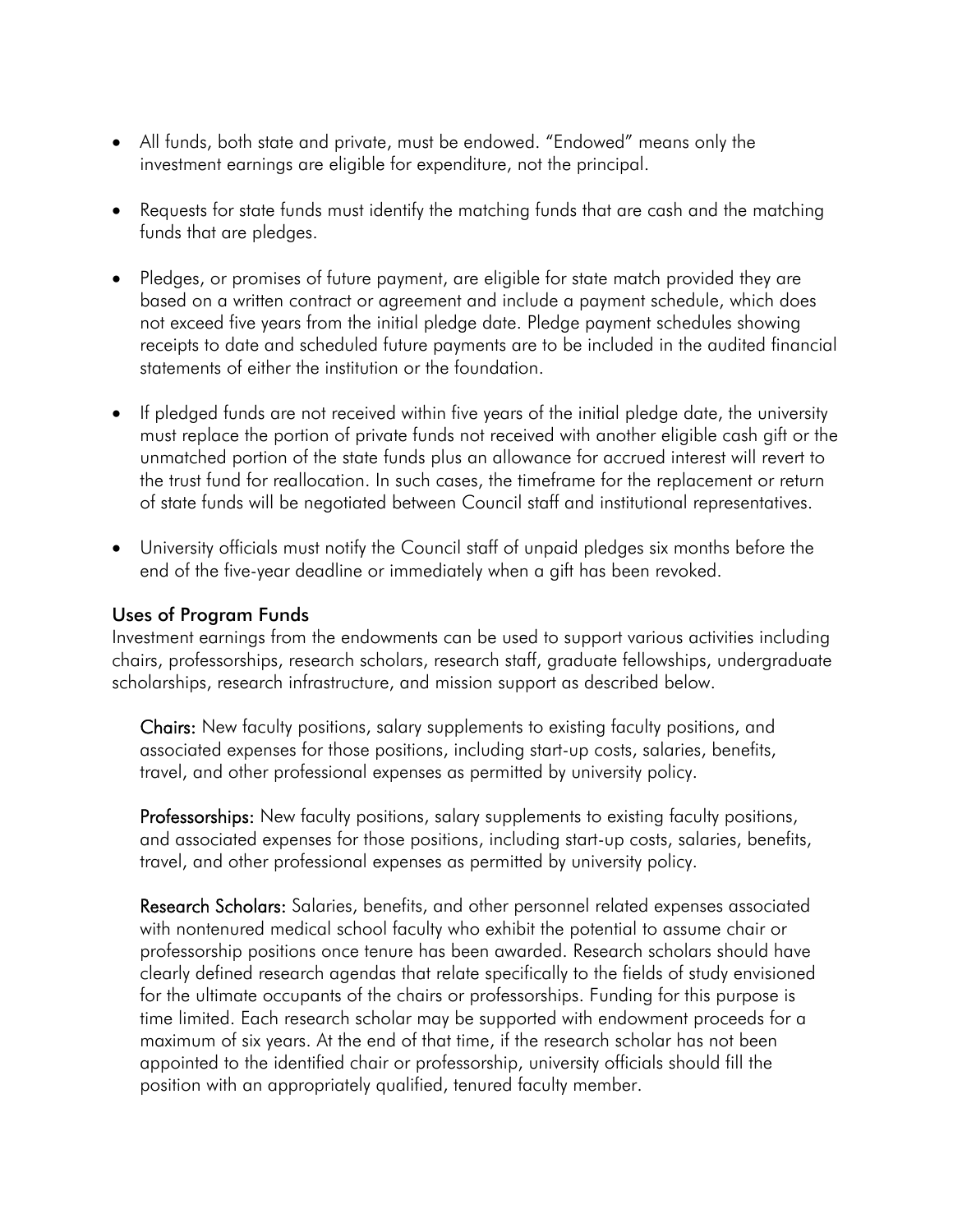Research Staff: Salaries, benefits, and other personnel related expenses associated with full-time or part-time staff assistants who are directly linked to the research activities of an endowed chair or professor.

Graduate Fellowships: Fellowship stipends for outstanding graduate or professional students, which may include travel and other expenses as permitted by university policy.

Undergraduate Scholarships: At the comprehensive universities only, program funds can be used to support scholarships for outstanding undergraduate students, which may include travel and other expenses as permitted by university policy.

Research Infrastructure: Start-up and operating expenses that are directly linked to the research activities of an endowed chair or professor, including equipment, materials and supplies, and other research related expenses as permitted by university policy.

Mission Support: Program funds can be used to support research and graduate missions at all institutions, and programs of distinction or applied research programs approved by the Council at the comprehensive institutions. Consideration will be given to mission support activities such as: (1) expenditures that enhance the research capability of university libraries (i.e., books, journals, research materials, media, and equipment); (2) start-up costs, equipment, and supplies that support faculty, graduate student, or undergraduate student research activities; (3) funding for visiting scholars, lecture series, and faculty exchange; and (4) expenditures for the dissemination of research findings (i.e., nationally prominent publications and presentations at conferences, symposiums, seminars, or workshops). However, priority will be given to mission support expenditures that encourage the research related activities of faculty and students. Expenditures for general personnel expenses that are not directly linked to an endowed chair or professor do not qualify as mission support activities.

# Use of Funds Requirements

• At the research universities only, at least 70 percent of program funds that an institution's board has designated for use under the traditional Bucks for Brains program must be endowed for the purpose of supporting chairs, professorships, research scholars, staffs, infrastructure, or fellowships that are directly linked to the research activities of an endowed chair or professor. No more than 30 percent of program funds may be endowed for the purpose of supporting mission support activities or fellowships that are not directly linked to the research activities of an endowed chair or professor. In addition, the number of research scholars funded through the match program may not exceed ten at the University of Kentucky and five at the University of Louisville. These numbers represent 20 percent of the number of filled match program chairs and professorships housed in each university's medical school as of July 1, 2004.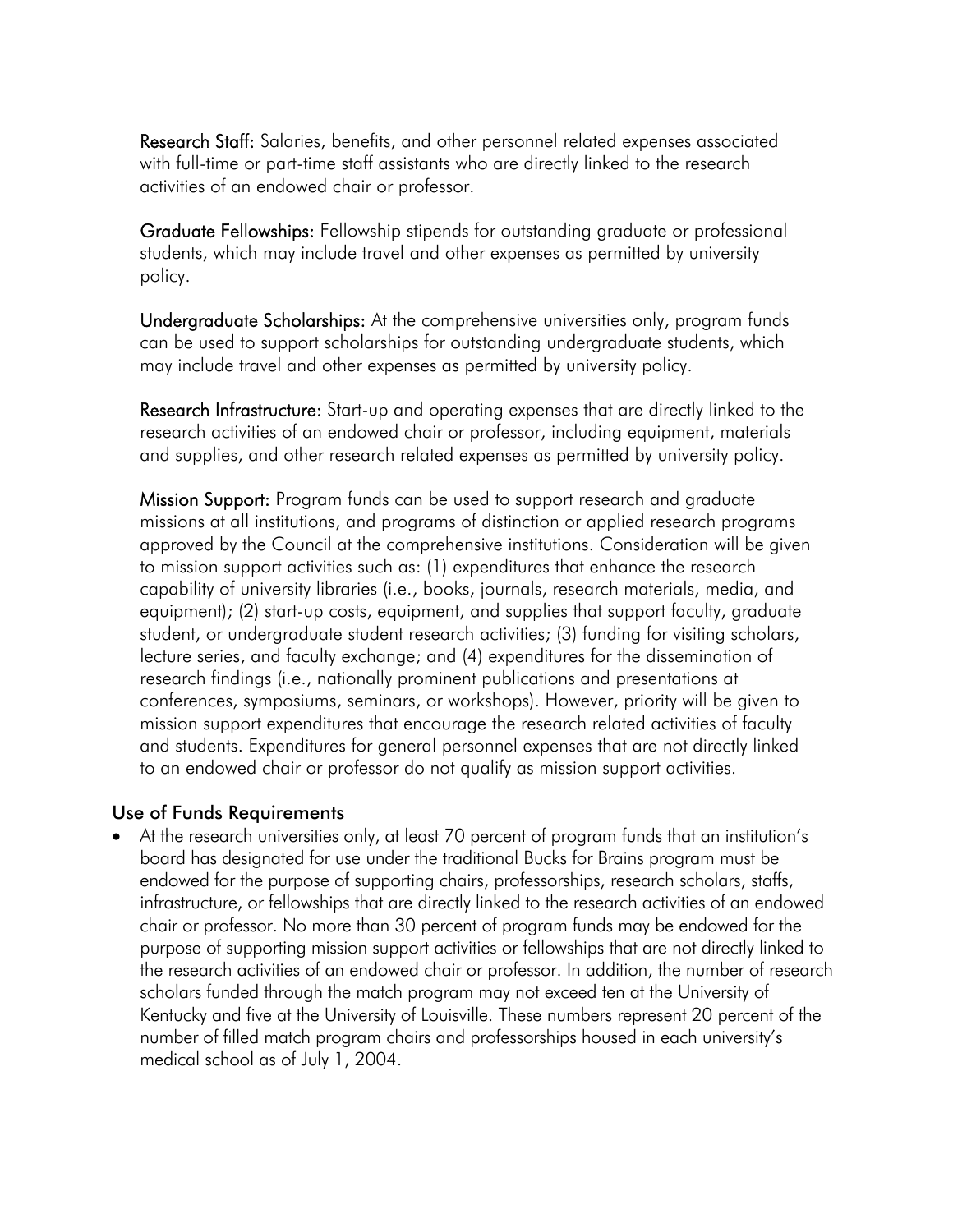• At the comprehensive institutions only, at least 50 percent of program funds that an institution's board has designated for use under the traditional Bucks for Brains program must be endowed for the purpose of supporting chairs, professorships, research staffs, infrastructure, fellowships, or scholarships that are directly linked to the research activities of an endowed chair or professor. No more than 50 percent of program funds may be endowed for the purpose of supporting mission support activities or fellowships or scholarships that are not directly linked to the research activities of an endowed chair or professor.

# Areas of Concentration

- At the research universities only, the Council expects state and private matching funds to be substantially directed toward supporting research that leads to the creation, preservation, or attraction of businesses that will increase the number of good jobs in Kentucky. For these purposes, "good jobs" are defined as jobs that yield income at or above the national per capita income.
- The Council recognizes that strong research programs are clustered around related academic disciplines and encourages campus officials to create a critical mass of scholars who can influence the nation's research and academic agenda.
- The Council recognizes that the boundaries of traditional disciplines are increasingly permeable and encourages the use of endowment funds for interdisciplinary, problem solving, or applied research activities.
- The Council recognizes the importance of cooperation between universities and corporations and encourages partnerships in the technologies, engineering, and applied sciences.
- At the research universities only, at least 70 percent of program funds that an institution's board has designated for use under the traditional Bucks for Brains program must be endowed for the purpose of supporting Research Challenge programs or academic disciplines contained within five new economy clusters: (1) human health and development, (2) biosciences, (3) materials science and advanced manufacturing, (4) information technologies and communications, and (5) environmental and energy technologies. These areas are of strategic benefit to Kentucky and are core components of the knowledge-based economy
- At the comprehensive universities only, at least 50 percent of program funds that an institution's board has designated for use under the traditional Bucks for Brains program must be endowed for the purpose of supporting Programs of Distinction or academic disciplines contained within the five new economy clusters (see paragraph above). Applied research programs outside the new economy areas that address local or regional economic and community needs also will be considered, subject to Council approval. For details regarding applied research program criteria and submission and approval procedures, refer to the addendum of the 2002-04 Endowment Match Program Guidelines.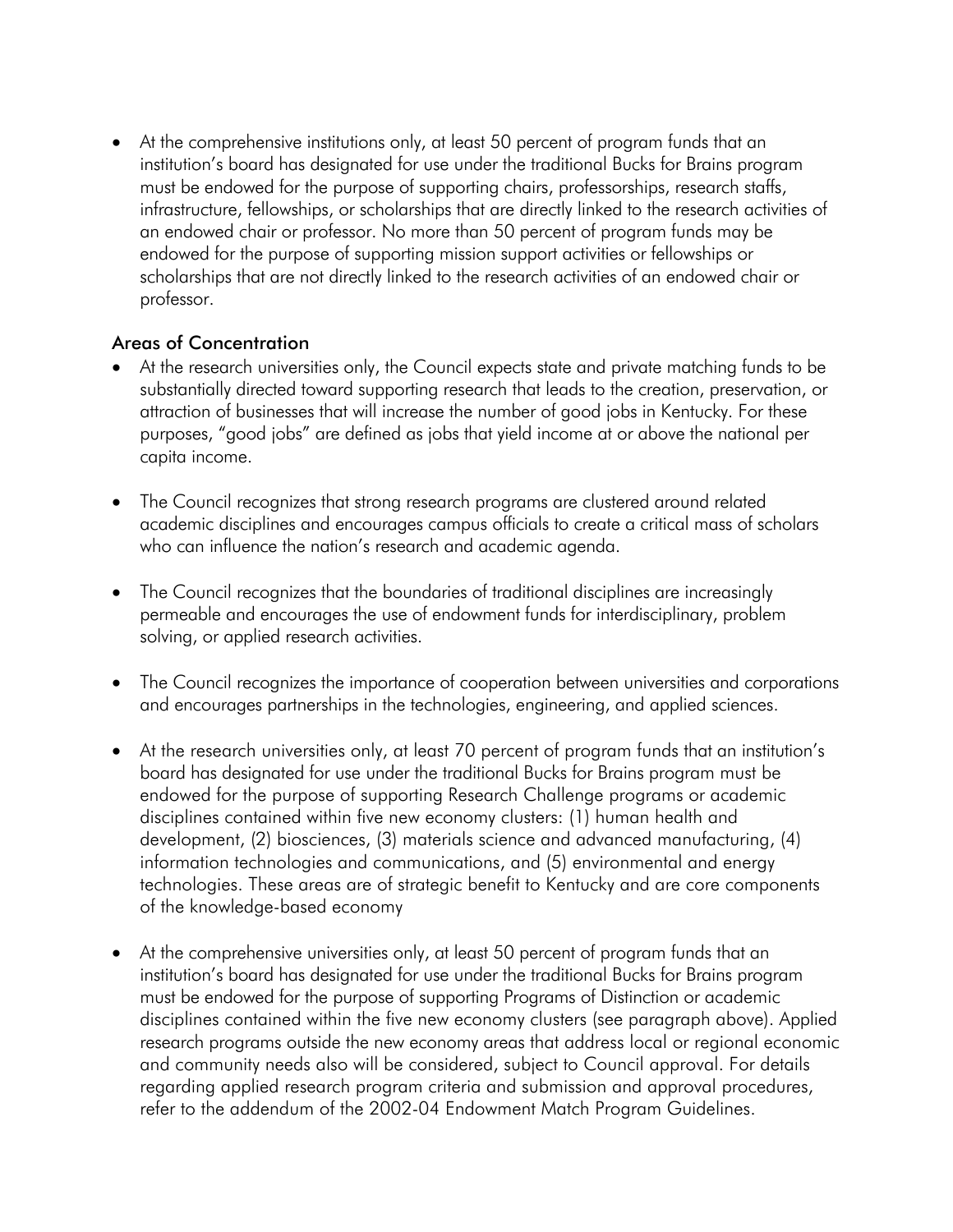- The Council recognizes the contribution of arts and humanities to quality of life and to economic development in the Commonwealth and is receptive to limited use of endowment funds in this area.
- Program funds cannot be used for positions that are primarily administrative. However, researchers or scholars with an active research program who may have an appointment such as department chair, center director, or dean are eligible.
- Program funds that an institution's board has designated for use under the traditional Bucks for Brains program cannot be used to fund capital construction projects.

# Program Diversity

The Council on Postsecondary Education and participating universities are committed to ensuring the gender and ethnic diversity of Endowment Match Program faculty, professional staff, and financial aid recipients. The universities shall develop and implement plans calculated to achieve reasonable diversity in the recruitment and retention of women, African Americans, and other underrepresented minorities for positions funded by the Endowment Match Program, including scholarship and fellowship recipients. In addition, the universities shall report annually to the Council on Postsecondary Education the race and gender of program faculty, professional staff, and financial aid recipients.

# Annual Reporting

Institutions will provide detailed annual reports describing how the state and matching funds are used by October 15 each year. These reports will include such items as the number of endowed chairs and professorships by name and incumbent, the specific support services attached to the chairs and professorships, the gender and race of program faculty, professional staff, and financial aid recipients, and the benefits of the program to the Commonwealth of Kentucky in terms of jobs, revenue growth, creation of wealth, and improved standards of living, or the capital projects built.

The reports also should identify institutional outcomes, such as increases in sponsored research directly attributed to the program, changes in the quality of students and measurable outcomes (retention, graduation, pursuit of advanced study, and employment), and the creation and profitable use of intellectual property.

The Council staff, working with the university presidents and their staffs, will devise and maintain reporting procedures that specify the content and format of Endowment Match Program annual reports.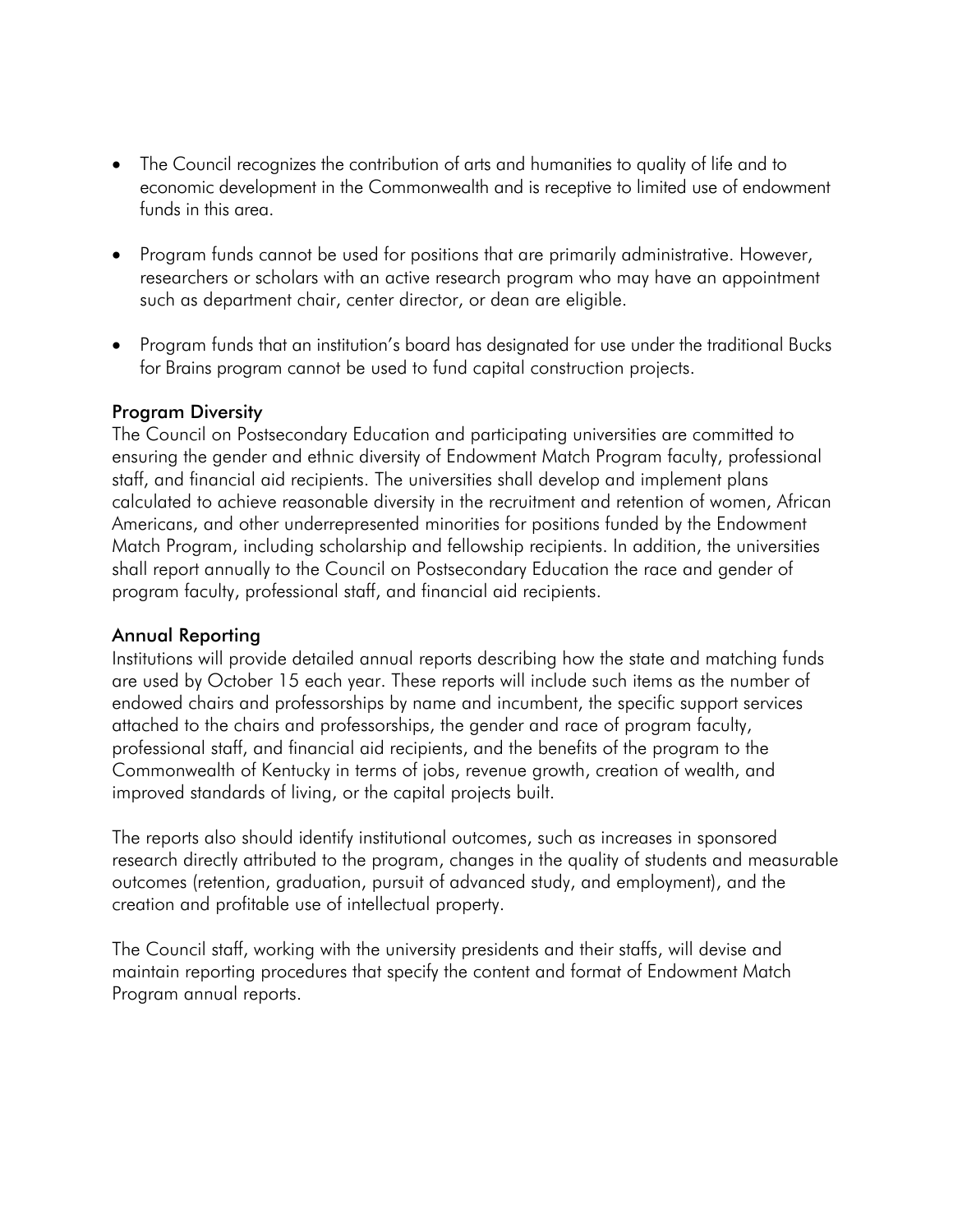# 2008-10 Research Challenge Trust Fund (UK and UofL) Capital Match Program Guidelines - HB 406

#### **Introduction**

HB 406, Part I, Section K (8.a & 9), provides the research institutions flexibility to address research related capital needs through the Research Challenge Trust Fund. The program provides funds to UK and UofL for research-related capital projects.

# Program Funding

This is the first time that Research Challenge Trust Funds have been allowed to be used in this manner.

# Allocation of Program Funds

The board of trustees of each institution shall determine the allocation among the endowment match and capital match and report that allocation to the secretary of the Finance and Administration Cabinet, the president of the CPE, the Capital Projects and Bond Oversight Committee, and the Interim Joint Committee on Appropriations and Revenue. Refer to the Endowment Match Program guidelines for allocation of the HB 406 institutional appropriation.

# Use of Funds Requirements

Funds shall be used for research related capital projects, including but not limited to laboratory renovation, fit-out of new and existing research space, and renovation of other research related space. See page 103 of HB 406.

# Availability of Funds

The bond authority is provided in 2008-09 but a half-year of debt service is provided in 2009-10. Therefore, funds will ordinarily be available the second year of the biennium. Technically, the money can be available as early as July 2009. However, if the Finance and Administration Cabinet identifies funds to allow the debt to be issued earlier, the Council would encourage that action and possibly have access to funds earlier.

# Matching Requirements

HB 406 (page 103) stipulates that the CPE shall require a dollar-for-dollar match. The match must be certified by the institution to the CPE and the Finance and Administration Cabinet before release of funds to an institution. The capital match must be cash, i.e., agency funds, private funds, federal or state grants, or other nonstate General Funds.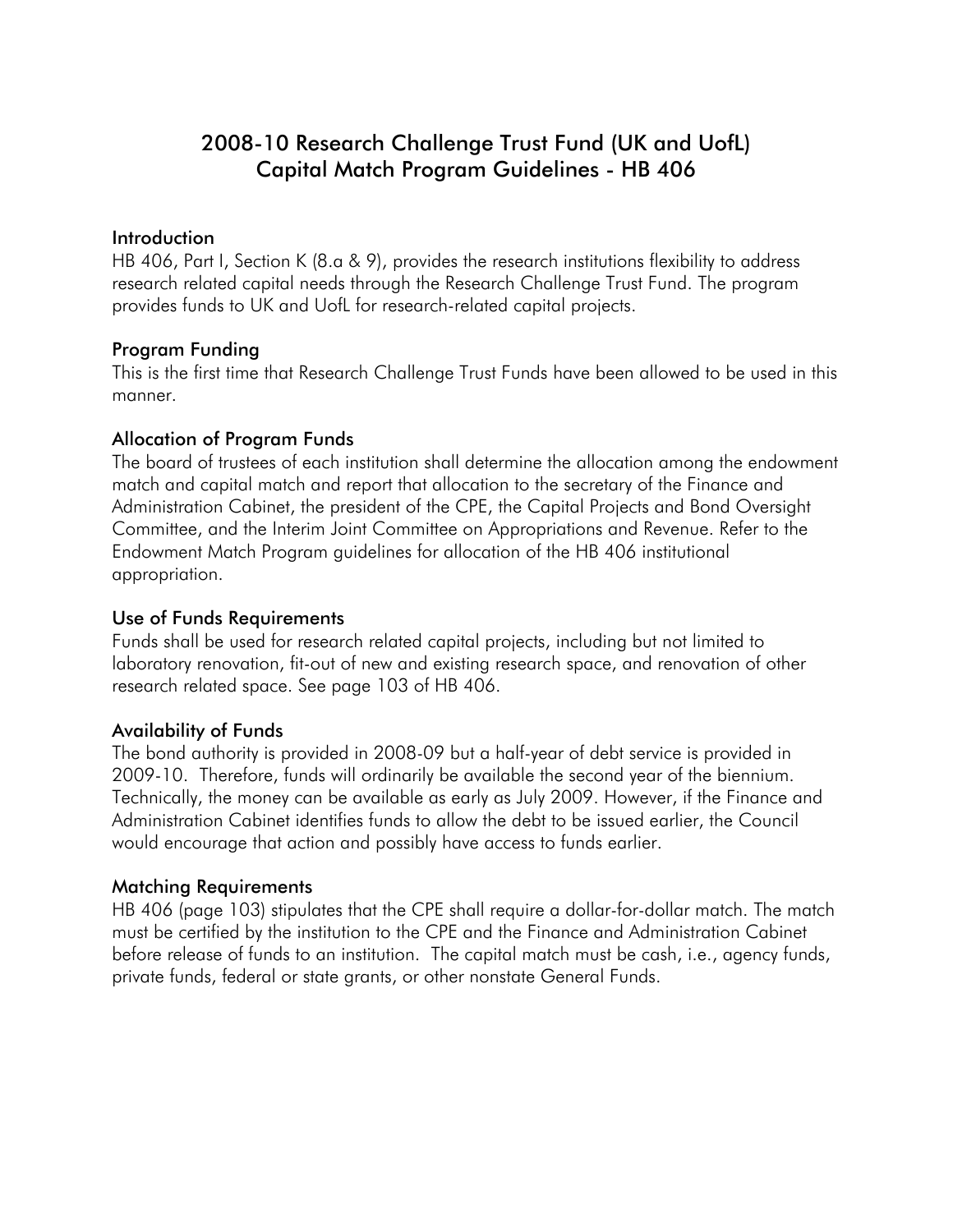# Identification of Projects

After the institution has identified the funds split, individual projects shall be submitted to the CPE and by the CPE to the secretary of the Finance and Administration Cabinet, the Capital Projects and Bond Oversight Committee, and the Interim Joint Committee on Appropriations and Revenue. Eligible research projects would be identified by the institution. A capital project must be a complete project as defined by KRS Chapter 45 (can be used in a stand alone fashion when complete).

KRS 45.750(1)(f) defines a capital project to mean regardless of source of cash or other consideration: (1) any capital construction item, or any combination of capital construction items necessary to make a building or utility installation complete, estimated to cost \$600,000 or more in cash or other consideration; (2) any lease of real property space with an annual rental cost of \$200,000 or more; (3) any item of equipment estimated to cost \$200,000 or more in cash or other consideration; (4) any lease of an item of movable equipment if the annual cost of the lease is \$200,000 or more or if the total cost of the lease-purchase or lease with an option to purchase is \$200,000 or more; and (5) any new acquisition, upgrade, or replacement of an information technology system estimated to cost \$600,000 or more in cash or other consideration.

# Combining CR&M Pool Funds with RCTF Capital Match Program Funds

HB 406 does not have language prohibiting the use of funds from both pools to complete a capital project. However, such a combination must meet the defined guidelines of each pool and the funds must be matched separately and according to their separate specifications. For example, if a project to renovate an existing research lab also has deferred maintenance issues, the project can include funds from both pools.

# Project Authorization

Following the application, review, and award process, the CPE shall report to the secretary of the Finance and Administration Cabinet, the Capital Projects and Bond Oversight Committee, and the Interim Joint Committee on Appropriations and Revenue. See page 103 of HB 406. This implies that the requirements of KRS 45.760 are waived.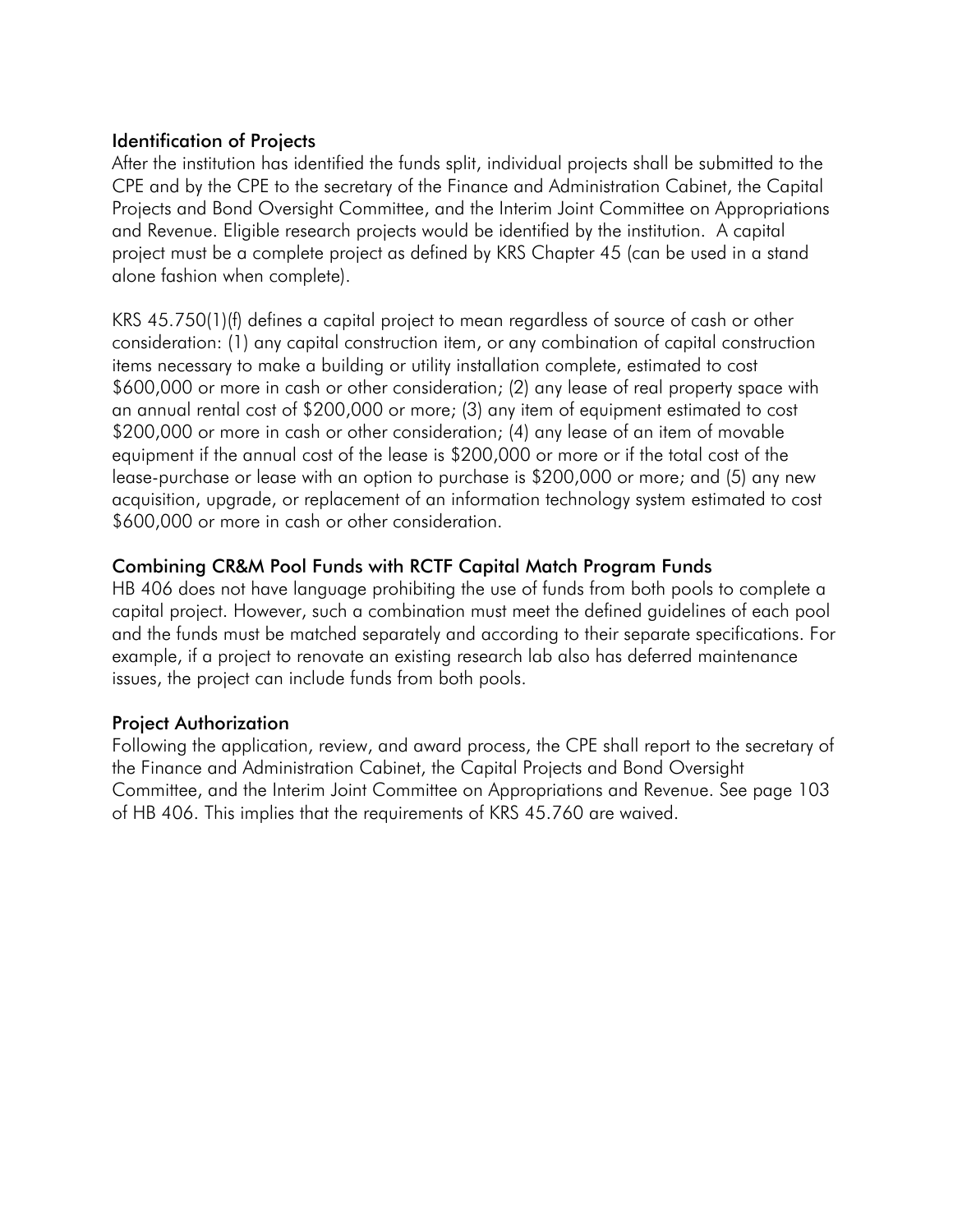# 2008-10 Comprehensive University Excellence Trust Fund (Comprehensive Institutions) Capital Match Program Guidelines - HB 406

# **Introduction**

HB 406, Part II, Section J (3), provides that a regional or comprehensive public postsecondary institution may fund a capital project with CEUTF bond funds, if the board of regents of the institution authorizes the use of funds for that purpose. Projects are to be implemented pursuant to KRS Chapter 45.

# Program Funding

This is the first time that CUETF funds have been allowed to be used in this manner.

# Allocation of Program Funds

The board of regents shall determine the allocation among the endowment match and capital project and report that allocation to the CPE, the secretary of the Finance and Administration Cabinet, and the Capital Projects and Bond Oversight Committee. Refer to the Endowment Match Program guidelines for allocation of the HB 406 institutional appropriation.

# Use of Funds Requirements

HB 406 does not place a limit on the type of capital project that can be funded by CUETF money. The Council identifies educational and general facilities as the focal point of these funds.

# Availability of Funds

The bond authority is provided in 2008-09 but a half-year of debt service is provided in 2009-10. Therefore, funds will ordinarily be available the second year of the biennium. Technically, the money can be available as early as July 2009. However, if the Finance and Administration Cabinet identifies funds to allow the debt to be issued earlier, the Council would encourage that action and possibly have access to funds earlier.

# Matching Requirements

HB 406 (page 104) stipulates that the CPE shall require a dollar-for-dollar match. The match must be certified by the institution to the CPE before release of funds to an institution. The capital match must be cash, i.e., agency funds, private funds, federal or state grants, or other nonstate General Funds. If the capital match is from private funds, the match may be used to support the capital project or any other purpose permitted under the Endowment Match Program Guidelines and supported by the donor. However, no more than 50 percent of a project's cost will be paid with funds from the state pool.